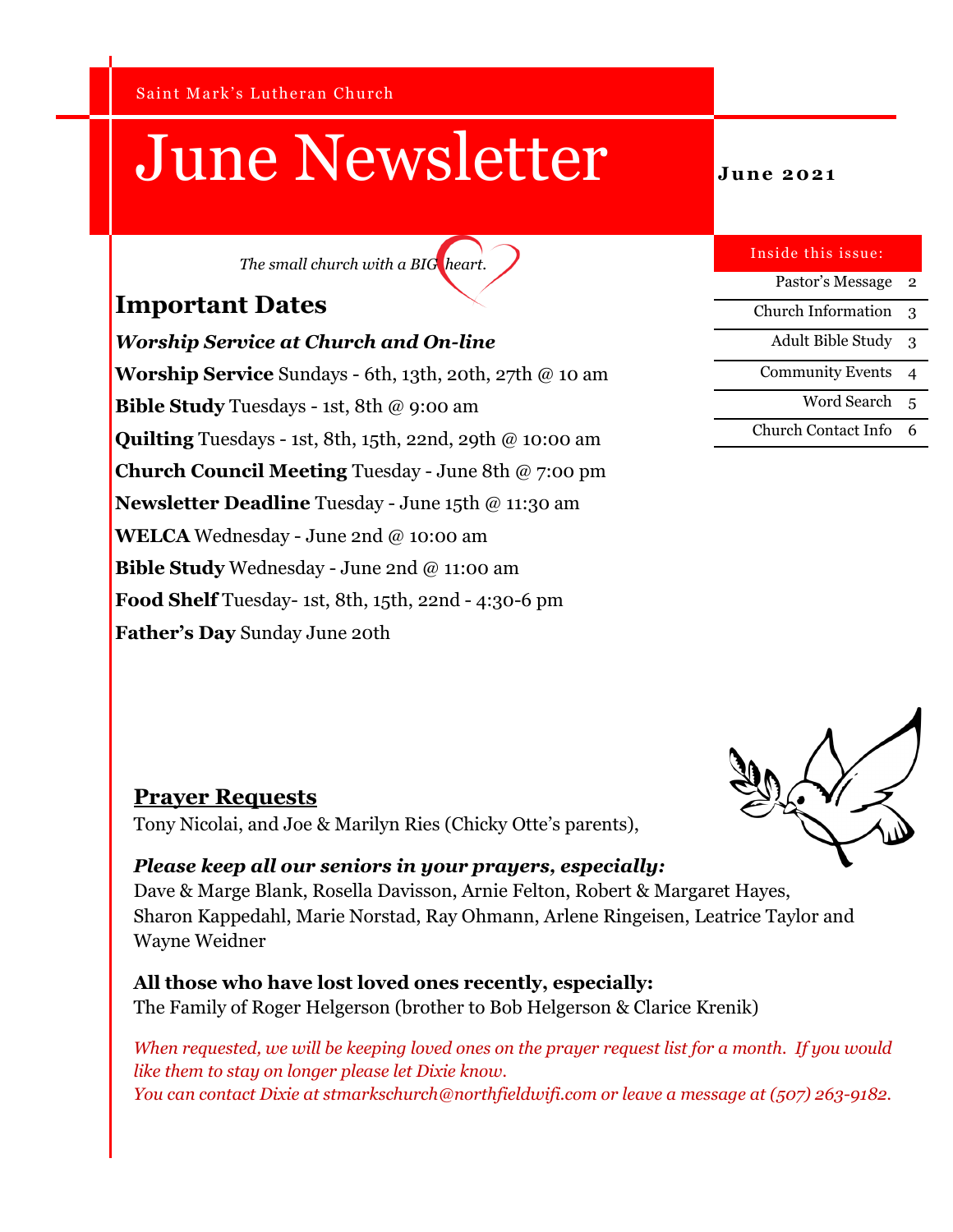#### **Pastor's Message**

Greetings, St. Mark's!

When people ask me what the summers are like in Minnesota, I tell them that most of the summer is humid, there's mosquitos, and our electric bill goes up as we rely on central air more than we probably should. But there's usually a sweet spot--in early June right before the humidity comes that makes it great for sitting outside on the porch or deck in the evenings. However, no matter the weather, June is always welcomed.

June ushers in a new rhythm for many. For some, it starts to slow down; you get to see family or you travel. For others, it's a busy time with sports and farming. And for some, especially for our young people, it's a brief time to relax and then to prepare. This can be an anxious time for many young people, depending on the transitions in their lives. Maybe it's getting ready for kindergarten or your first summer job. Maybe it's the summer before your first year in high school or maybe it's your last summer before you head off to college, move to a new town, or start that full-time job.

While it can be an anxious time filled with uncertainty, there are some constants that our young people (and yes, anyone else too!) can rely on. One constant is God's faithfulness. Even when we falter, God remains faithful over and over again. Another constant is God's love, which endures through heart breaks, tears, and loneliness. When there is no one else, there is God in the very depths of our despair, and in the very celebration of our successes. Although there is so much more God provides, the last constant I want to share is God's mercy. God forgives even when, and especially when, our human hearts desire something else. God's mercy is for everyone and is constant when we find it hard to forgive ourselves or others. My hope for you is that you will rely on God's faithfulness, love, and mercy as you transition to your new beginnings.

Like summers in Minnesota, you will find that sweet spot too. You'll make new friends, you'll have a routine that helps to manage your new responsibilities, and you'll always have God. God is a constant that we can rely on--in fact, God insists on it, pursues us for a relationship, and provides in abundance.

Thanks be to God, Pastor Lue Moua

> Have you not known? Have you not heard? The Lord is the everlasting God, the Creator of the ends of the earth. He does not faint or grow weary; his understanding is unsearchable. **Isaiah 40:28**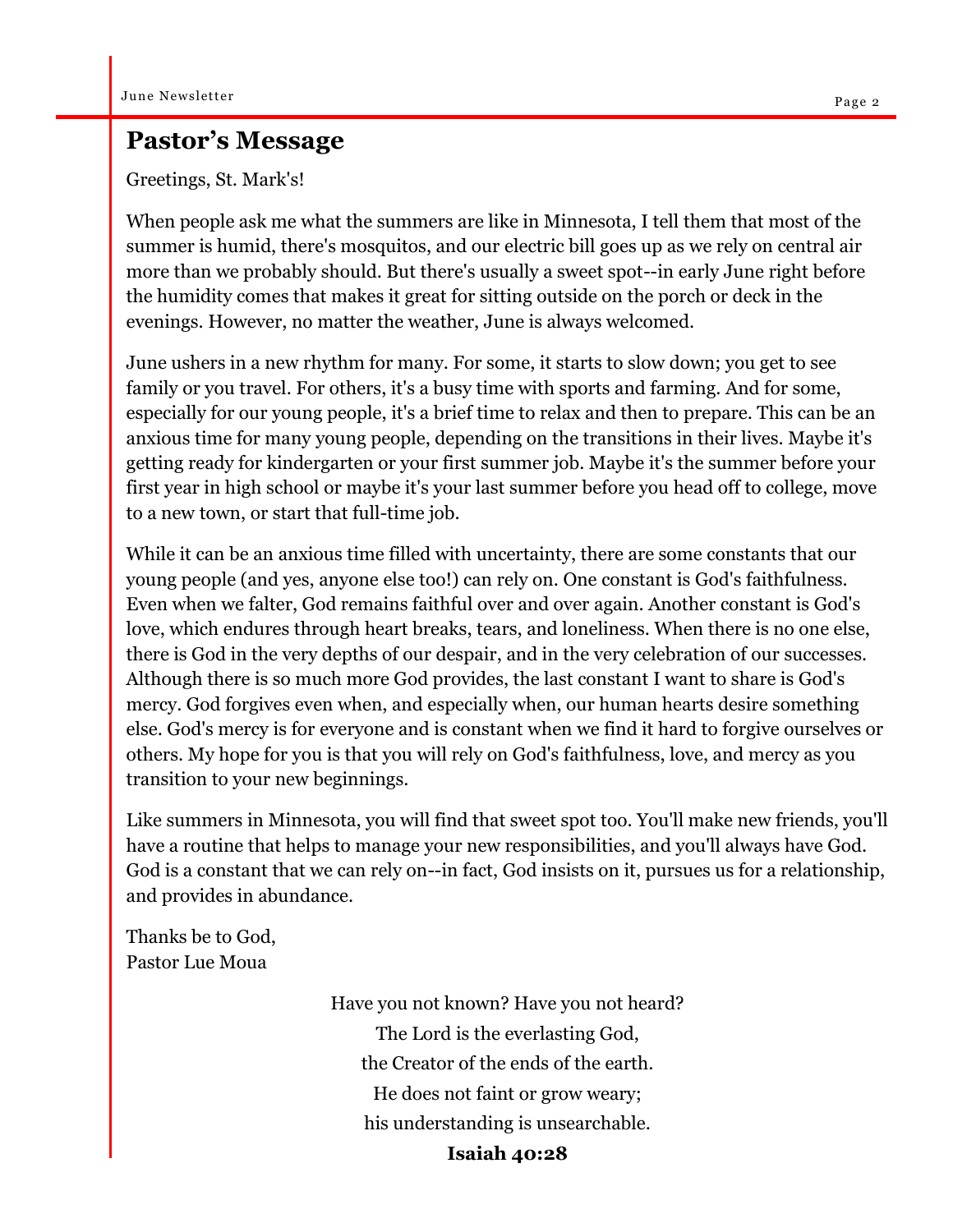### *Church Information*

#### **New Guidelines for Gathering**

As per new guidelines (May 2021) from the CDC and MDH, masks are no longer required to be worn inside the church building. However, it is recommended that those who are not vaccinated and those who are immune compromised still wear a mask. If CDC and MDH guidelines change in the future, we will also change accordingly.

Physical distancing is still in effect. We do ask that each of us respect one another's space and comfort when we worship together.

Lastly, part of our faith (and something St. Mark's does so well) is to value and ensure the health and wellbeing of our community. We want our church building to be a place of fellowship and worship, not just for us but for the surrounding communities as well. At the same time, we also want everyone who comes to be with us or who uses our building to be safe. This means that we are always evaluating the best and safest ways and practices to have Saint Mark's be a place of God's love and light. We thank you for your patience as we move forward with some caution and a lot of optimism.

### *Bible Study Opportunities*

#### **Morning Adult Bible Studies**

Tuesday June 1st & 8th @ 9:00 am & Wednesday June 2nd @ 11:00 am

Please join us.

The last day for Bible study is June 8th for the summer, it will resume again in September



### **WELCA Info**



- **Next WELCA-**June 2, 2021 @ 10:00 am
- **Graduates**  Hand out blankets on May 23rd.
	- **Food Shelf** Changing to 1st 4 Tuesdays 4:30 pm-6:00 pm
	- **Prayer Concerns**: All Graduates and safety for Farmers.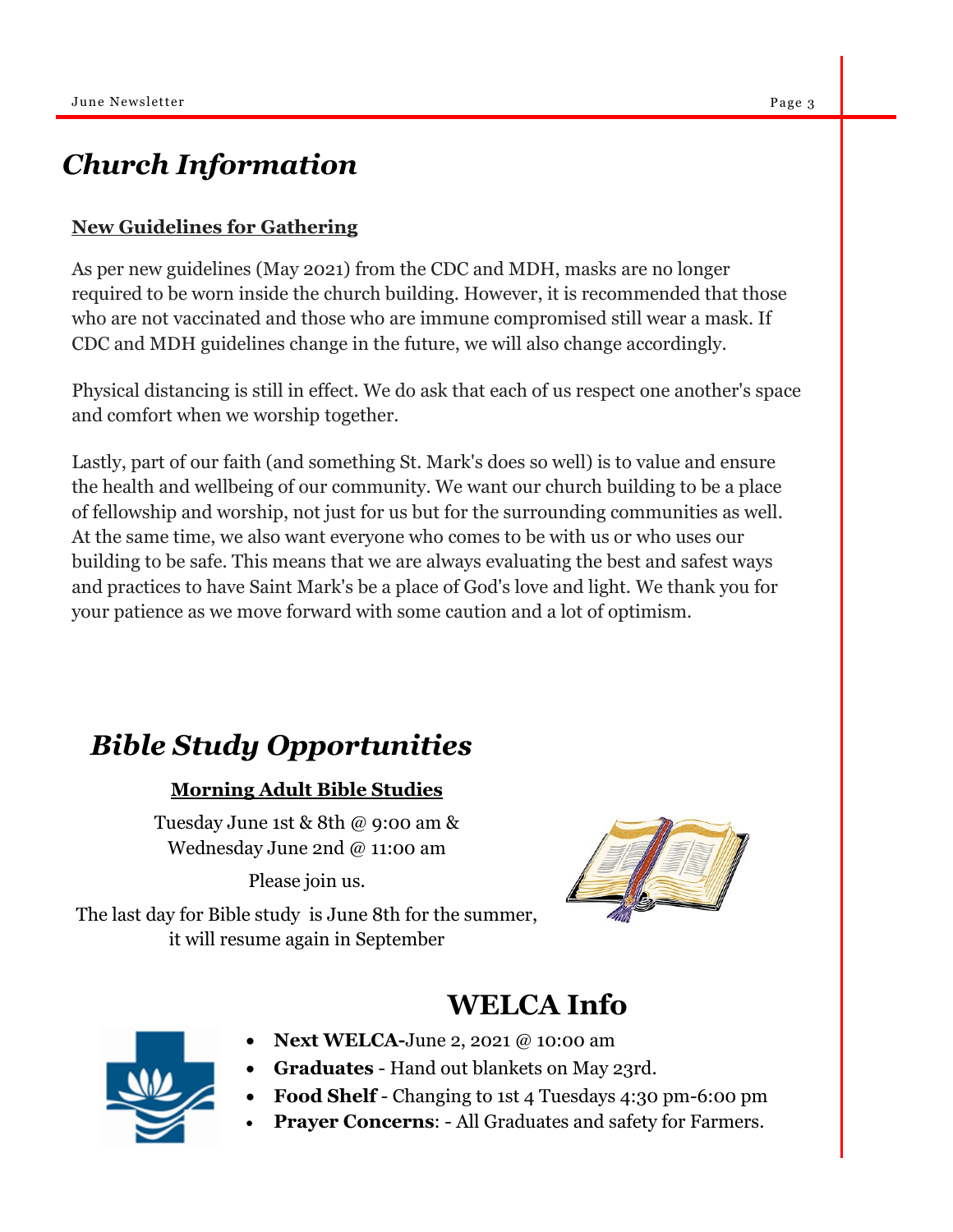### *Community Events*

#### **Community Food Shelf**

Here at Saint Mark's Lutheran, we try our best to serve our neighbors. One of the many ways we help is by providing food to our local communities. Saint Mark's Lutheran would like to thank you for your generosity in supporting our food shelf.

If you know anyone that could benefit from receiving some extra food please let them know we're here to help.

#### **1st 4 Tuesdays 4:30 pm to 6:00 pm**

All cash donations are used to buy healthy perishable food items.



#### **2 Wheelchairs Available**

If you are in need of a wheelchair, for a day, a week, a month, or six months, we have 2 wheelchairs at church that you can borrow. Check with Dixie on availability.

*If you know of any events that we should add to Community Events, please contact Dixie at stmarkschurch@northfieldwifi.com or call (507) 263-9182 before the Newsletter deadline which is the 3rd Tuesday of the month by 11:30 am.*

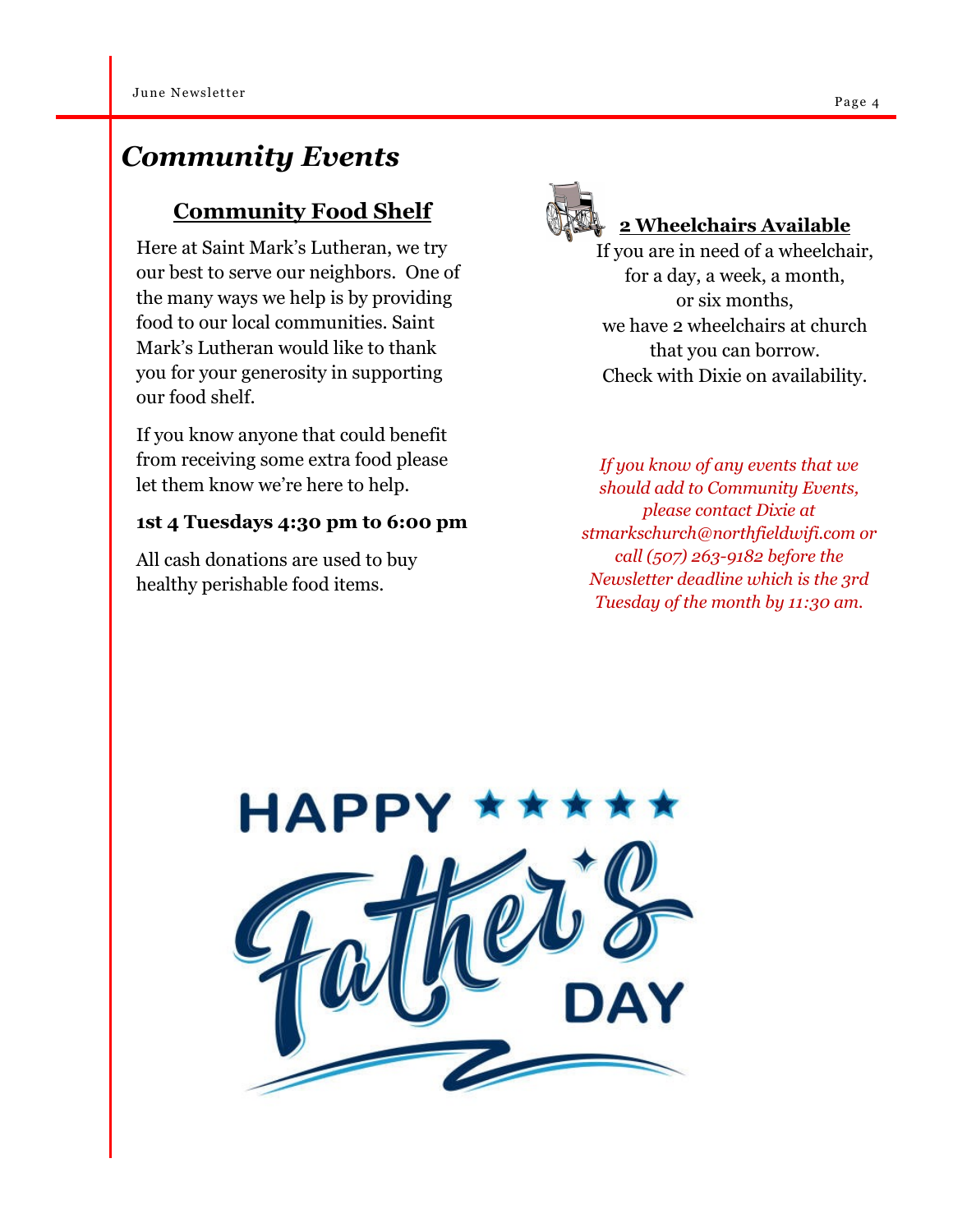## **Father's Day**

Listen, my sons, to a father's instruction; pay attention and gain<br>understanding. Proverbs 4:1

"Honor your father and your mother, so that you may live long in the land<br>the LORD your God is giving you. Exodus 20:12



| ı            | I  |          |                   |  |  |  |                             | S K R Y T A E U L X S O G     |              |
|--------------|----|----------|-------------------|--|--|--|-----------------------------|-------------------------------|--------------|
| R            |    |          |                   |  |  |  | G O S D F H J R P Q K Z     | M D                           |              |
| U            | I  |          | ADIXL             |  |  |  | O U S Y J Z F               |                               | L            |
| E.           |    | CAGMVKKF |                   |  |  |  | X K H N                     | $\cup$                        | Т            |
| Q            | D  |          | L O V E Y E J U J |  |  |  | $\mathbf{J}$                | O <sub>R</sub>                | M            |
| S            |    |          |                   |  |  |  | I W X F I S H I N G R B     | M B                           |              |
| $\mathbf{J}$ |    |          |                   |  |  |  |                             | O Q T Y D B C C G F G Z W E   |              |
|              |    |          |                   |  |  |  |                             | Z K N P I T I A H I I W S L Z |              |
|              |    |          |                   |  |  |  |                             | A X G K B E T B N U S M L A F |              |
|              |    |          |                   |  |  |  | G O L F E Q H K E B G U I U |                               | P            |
|              |    |          |                   |  |  |  | C L W S X M C H Q E D S P G |                               | <b>P</b>     |
| н            |    |          |                   |  |  |  | A Q W A A G U M Z A X P     | Н                             | B            |
| F            |    |          |                   |  |  |  | O R Z H D B O X T Y J E     | Т                             | Y            |
| Q            | F. |          |                   |  |  |  | H L U R C P D A J A R       | $\mathsf{A}$                  | G            |
| J            |    |          |                   |  |  |  | F A T H E R J G B O Z S X   |                               | <sub>S</sub> |

| <b>FISHING</b> | <b>OVE</b> | <b>DADDY</b> | AUGH            | <b>FATHER</b> |
|----------------|------------|--------------|-----------------|---------------|
| TIE.           | DAY        | <b>HUGS</b>  | CAR             | <b>HOME</b>   |
| <b>GIFT</b>    | GOLF       | <b>JOKE</b>  | <b>SLIPPERS</b> | GOD           |